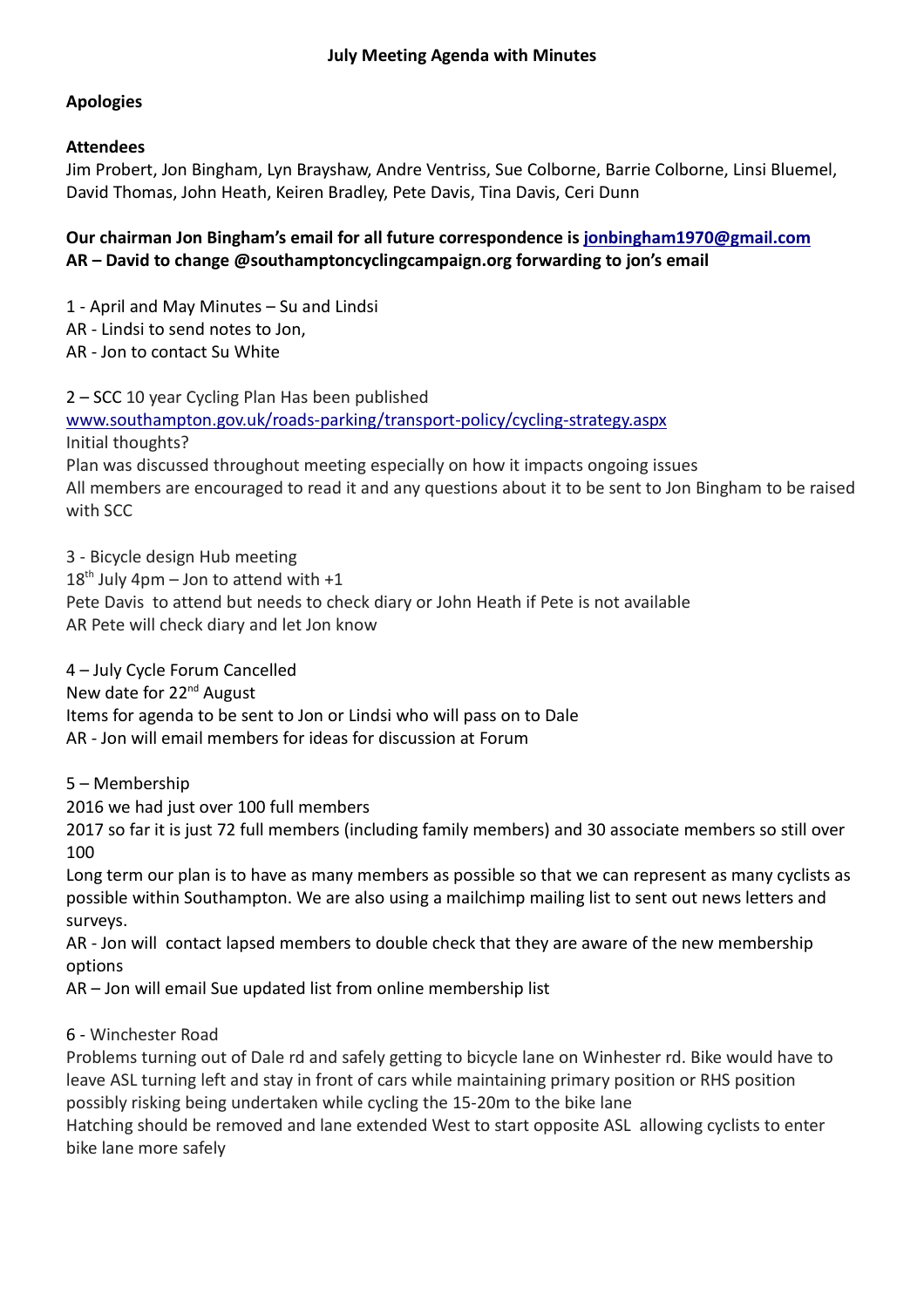

Problems with cars using bike lane to turn right into The Range heading straight towards cyclists coming east up the hill.

Design is OK to Wilton rd, but needs to be more visible west of this – paint green or red for full length of bike lane including across the turning for The Range

AR – Lyn to email this to Dale so that this can be remedied while the route is still being finished

6a – Road maintenance – potholes and road surfaces for cyclists as requested by Dale AR - Pete to dig out detailed information submitted to coucil by Simon Hill as a reference

AR - Jon to raise this at cycle design hub meeting

#### 7 – Portsmouth Symposium – Cycling and Society

#### - http://www.cyclingandsociety.org/2017symposium/

Angela van der Kloof, who showed us around Delft, is speaking at it and has offered to run a workshop/give a talk in Southampton while she's here. She works for Mobycon

Cycle Campaign would like to host an event with Clean Air Southampton where Angela can give a talk along with some presentations by the people who were on the Dutch cycling trip including councillors. We could also use this as an open forum to discuss the 10 year cycling plan – 7-8 September? AR - Jon to work with Liz batten to organise a date

8 - Womens Festival of Cycling - http://www.cyclinguk.org/womensfestivalofcycling Breeze women only rides Does campaign wish to do a ride in July? No action required.

Break for Tea and coffee

9 - Lovers Walk & Common Campaign responded positively to widen the majority of Lovers Walk Lots of negative responses to consultation from local residents groups, some of them justified others not